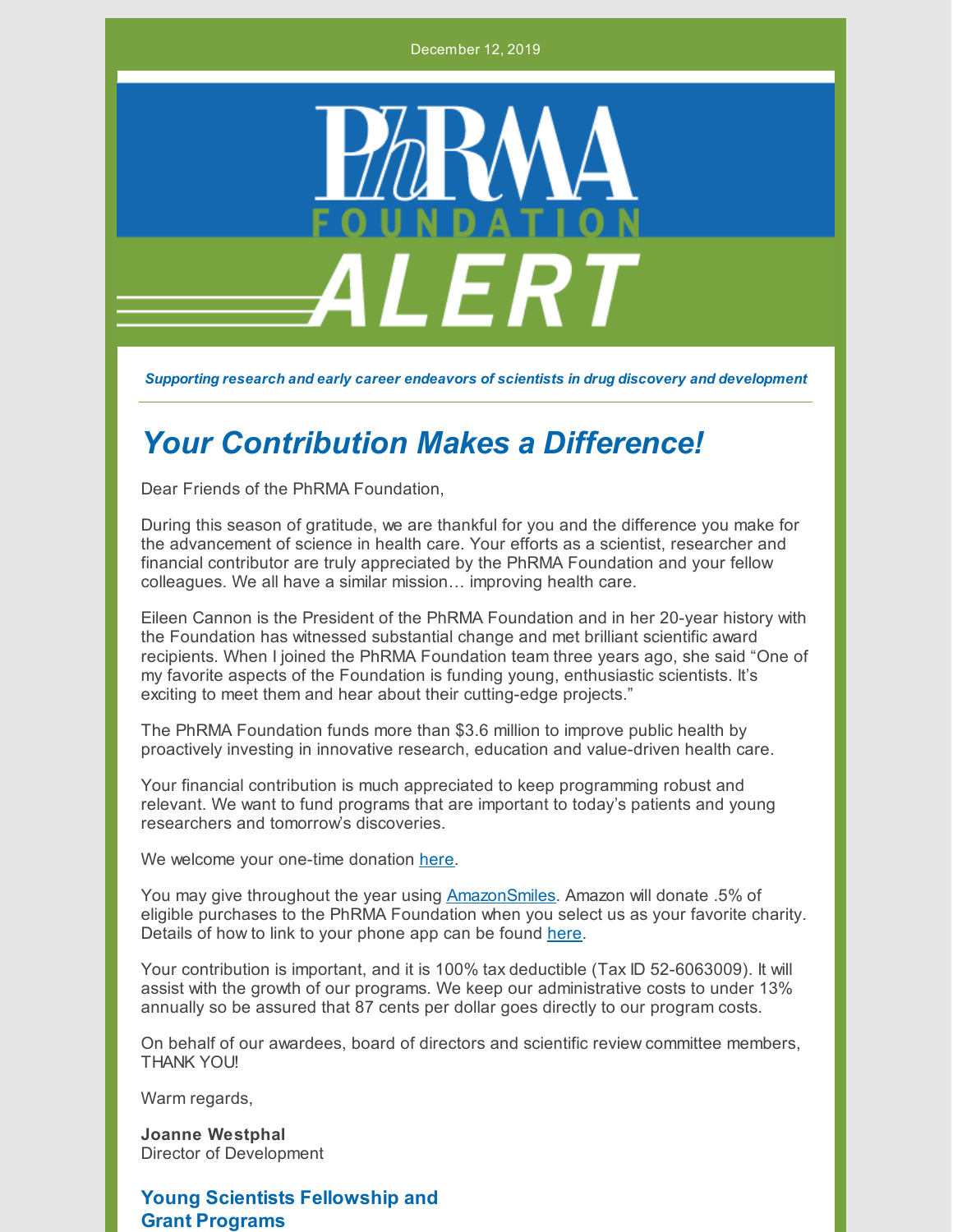The Foundation has reshaped its core programs and will be funding pre/postdoctoral fellowships and starter grants in outcomes research, translational medicine, drug delivery and drug discovery in 2020.

[Learn](http://www.phrmafoundation.org/wp-content/uploads/2019/10/FINAL-10.22.19-PF-Mission-Statement.pdf) More



## **Value Assessment Initiative**

The Value Assessment Initiative supports the development of tools and frameworks that assess the value of medicines and health care services. There are a variety of opportunities for the funding of challenge and research awards.



## **Data and Technology Program**

This exciting new program will be introduced in 2020. It will provide a structure for transforming health data into health care decision-making with direct applications in population health, value analysis, patient communications, and ultimately patient outcomes.



#### [Learn](http://www.phrmafoundation.org/new-program-the-use-and-application-of-data-and-technology-in-health-care/) More

### **Donating to the PhRMA Foundation**

We welcome your [one-time](http://www.phrmafoundation.org/make-a-contribution/) donation, OR you can make your shopping count by linking the PhRMA Foundation to your charity of choice using **[AmazonSmiles](https://smile.amazon.com/ap/signin?_encoding=UTF8&openid.assoc_handle=amzn_smile&openid.claimed_id=http%3A%2F%2Fspecs.openid.net%2Fauth%2F2.0%2Fidentifier_select&openid.identity=http%3A%2F%2Fspecs.openid.net%2Fauth%2F2.0%2Fidentifier_select&openid.mode=checkid_setup&openid.ns=http%3A%2F%2Fspecs.openid.net%2Fauth%2F2.0&openid.ns.pape=http%3A%2F%2Fspecs.openid.net%2Fextensions%2Fpape%2F1.0&openid.pape.max_auth_age=0&openid.return_to=https%3A%2F%2Fsmile.amazon.com%2Fgp%2Fcharity%2Fhomepage.html%3Fie%3DUTF8%26newts%3D1%26orig%3DLw%253D%253D)**. Amazon will donate .5% of eligible purchases to your favorite charity. Details of how to link to your [phone](http://www.phrmafoundation.org/wp-content/uploads/2019/11/AmazonSmileDirectionsforApp-1.pdf) app can be found here.



## **Your Support is Needed...and Appreciated!**

Your contributions to the PhRMA Foundation are tax deductible and 100% of your donation will go toward programming and not administration expenses. Tax ID 52- 6003009.

On behalf of our awardees, board of directors and